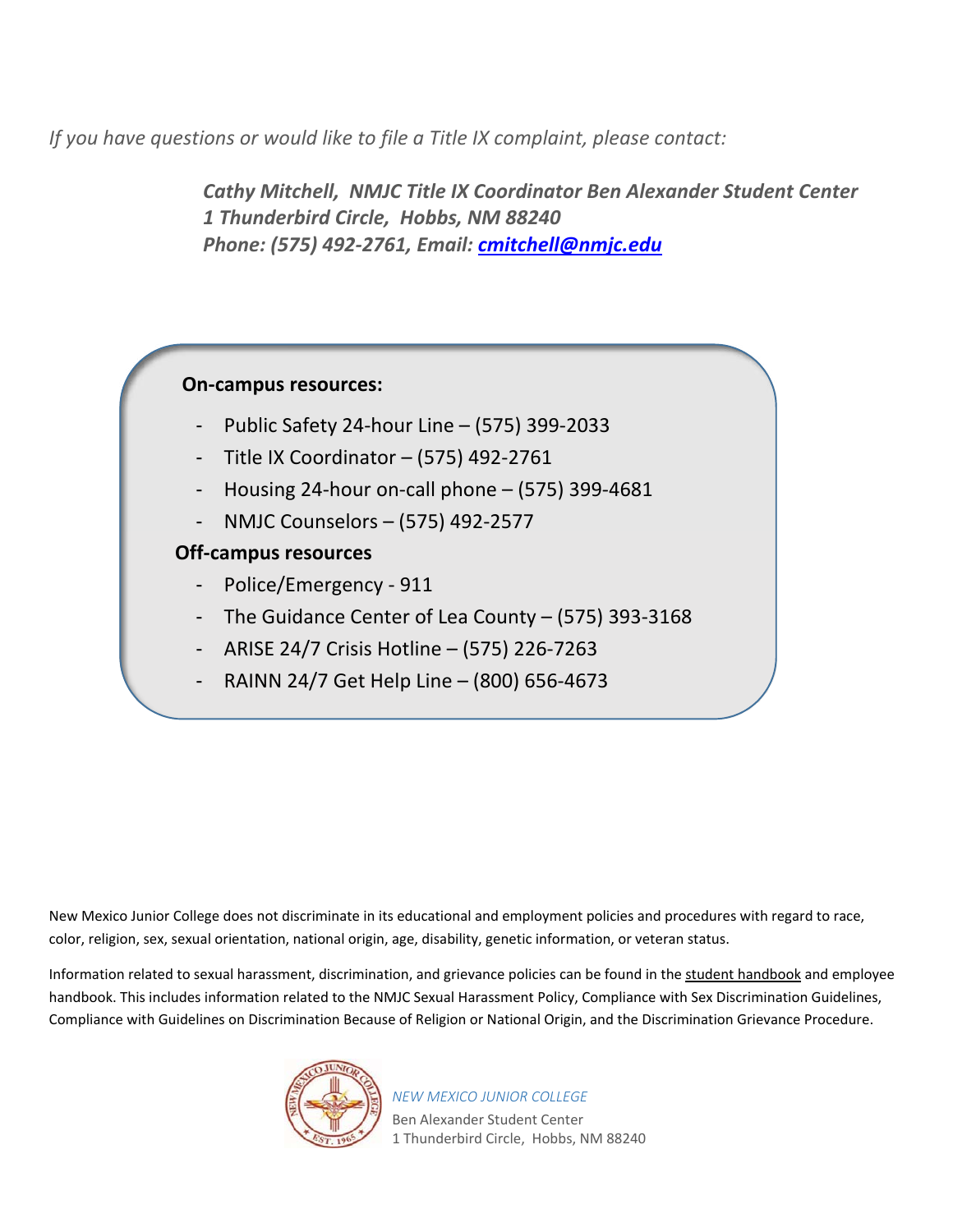

# What can you do about sexual violence?

*New Mexico Junior College is committed to maintaining a positive learning, working and living environment and will not tolerate acts of sexual harassment or sexual violence or related retaliation against or by any employee or student. When sexual harassment or sexual violence has occurred and is brought to the attention of a Title IX official, NMJC will take steps to end the harassment or violence, prevent its re‐occurrence and address its effects.*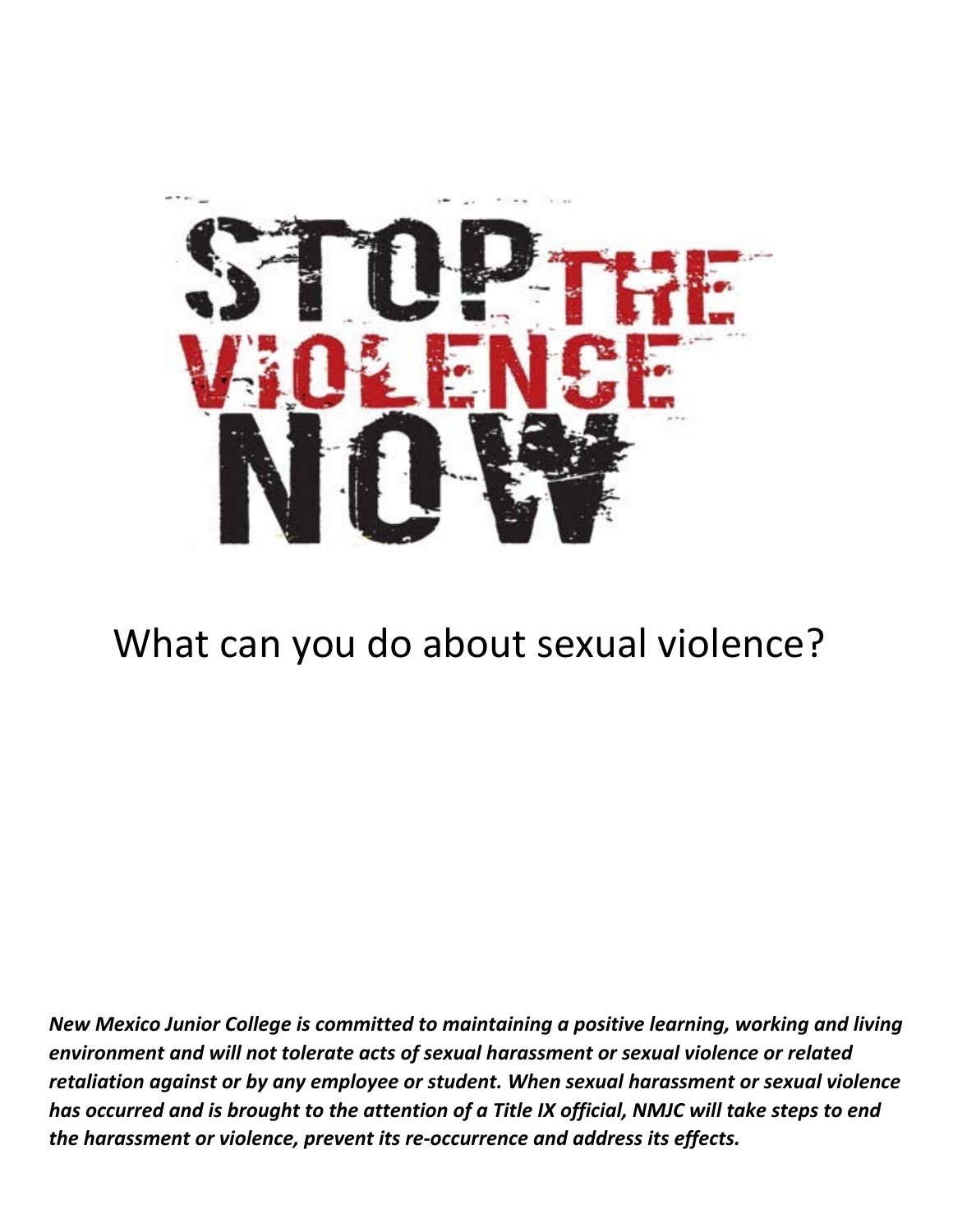### **PREVENTION**

College is a space for personal growth, learning, and new opportunity, but it is not absent certain dangers. You don't need to be overly concerned, but you should do your best to remain alert to your surroundings and anything that is out‐of‐the‐ordinary.

#### **What can I do to help protect others?**

#### **If you see or hear these things, tell someone in authority immediately:**

- Harassment, threats, or bullying, online or in‐person
- "Hate speech" or threats made online or in‐person
- Domestic or intimate partner abuse or violence
- Comments from a student about harming self or others
- Someone acting suspiciously or carrying a weapon

*Don't be a bystander! Students are often the first to become aware of problems on campus. However, due to a social phenomenon called the "bystander effect", sometimes problems are not addressed. The bystander effect happens when the presence of others (being in a group) discourages an individual from intervening in a situation in which there is an emergency. Researchers Bibb Latane and John Darley argued that it is the result of the belief that someone else will act so I don't need to, that is compounded by social influence (the fact that our behaviors are influenced by those around us).* 

#### **What can I do to help protect myself?**

- Stay alert Don't wear earbuds or headphones while walking! You may not hear someone behind you.
- Walk in high-traffic, well-lit areas at night.
- Request an escort when feeling unsafe.
- Keep your car and dorm apartments and windows closed and locked.
- Don't let strangers into housing facilities and do not prop doors.
- Don't lend out your ID.
- Take self-defense classes.
- In the event of a crisis, don't panic. Run if possible, hide if you can't run, and fight if you can't hide.

*Reduce your risk: most sexual assaults involve people who know each other – and are using alcohol and/or other drugs. Staying sober is your best defense against sexual assault.*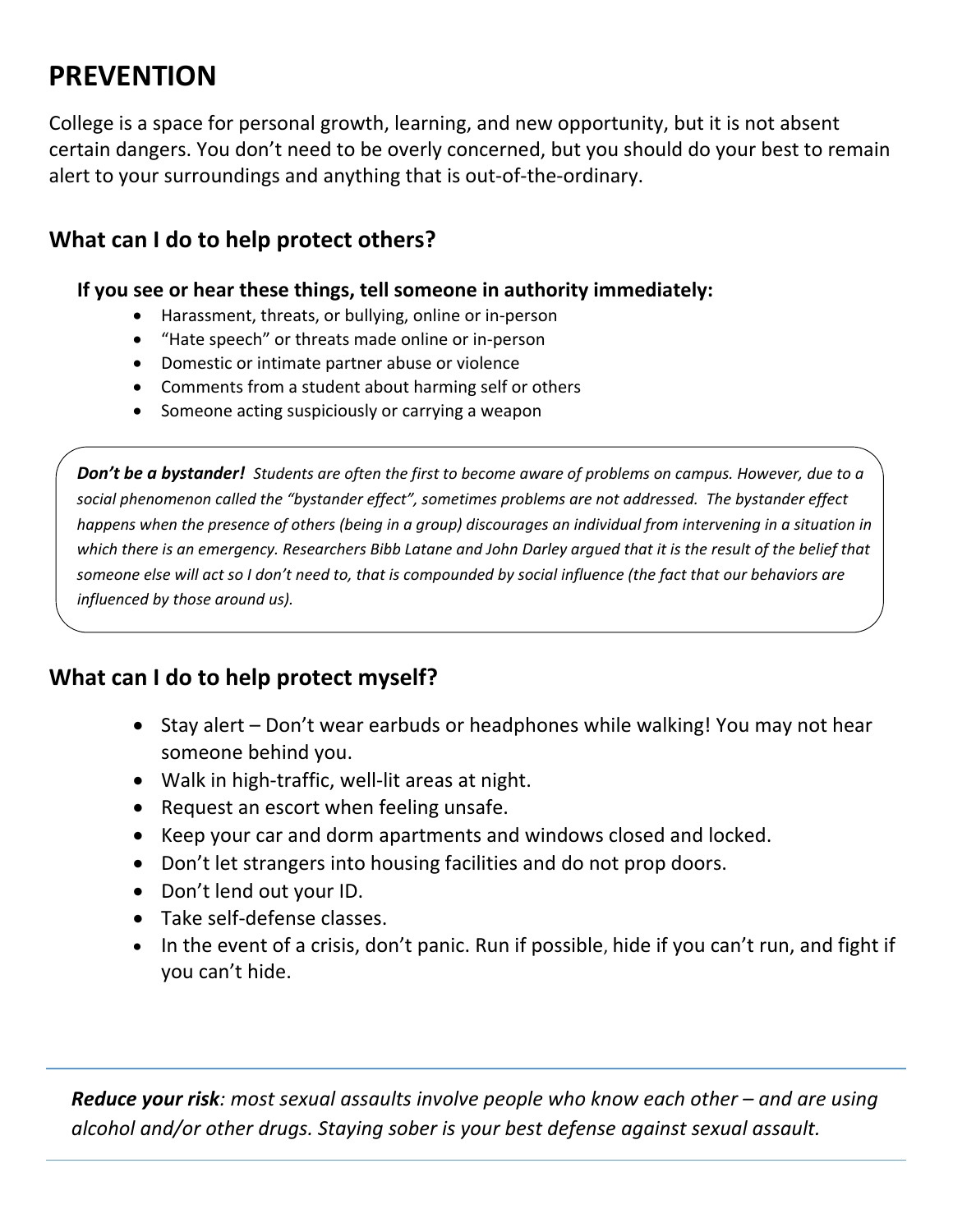# **POLICY & DEFINITIONS**

The crimes of dating violence, domestic violence, sexual assault, and stalking are strictly prohibited at New Mexico Junior College and at all College sponsored activities, events, and programs. NMJC prohibits sexual harassment and discrimination in all its forms.

**SEXUAL ASSAULT** is engaging in any physical act that is sexual in nature and which is committed under pressure, force, threat, or coercion, or without the full and informed consent of all persons involved. Any non‐consensual contact of a sexual nature can be considered sexual assault.

**CONSENT** is the affirmative, unambiguous, and voluntary agreement to engage in a specific sexual activity during a sexual encounter. Under this definition, an individual who was asleep, or mentally or physically incapacitated, either through the effect of drugs or alcohol or for any other reason, or who was under duress, threat, coercion, or force, would not be able to consent. Further, one would not be able to infer consent under circumstances in which consent was not clear, including but not limited to the absence of "no" or "stop," or the existence of a prior or current relationship or sexual activity.

**STALKING** is engaging in a course of conduct directed at a specific person that would cause a reasonable person to (1) fear for the person's safety or the safety of others; or (2) suffer substantial emotional distress.

**DATING VIOLENCE** is violence committed by a person who is or has been in a social relationship of a romantic/intimate nature with the victim. The existence of such a relationship is based on the reporting party's statement with consideration of the length and the type of relationship, and the frequency of interaction between the persons involved in the relationship.

**DOMESTIC VIOLENCE** includes felony or misdemeanor crimes of violence committed by a current or former spouse or intimate partner of the victim, by a person with whom the victim shares a child in common, by a person who is cohabitating with or has cohabitated with the victim as a spouse or intimate partner, by a person similarly situated to a spouse of the victim under the domestic or family violence laws of the state of New Mexico, or by any other person against an adult or youth victim who is protected from that person's acts under the domestic or family violence laws of the state of New Mexico.

*If you are the victim of a sexual assault: It is not your fault, regardless of what you do before, during, or after the incident. Are you safe? If you do not feel safe, contact someone you trust or call 911.*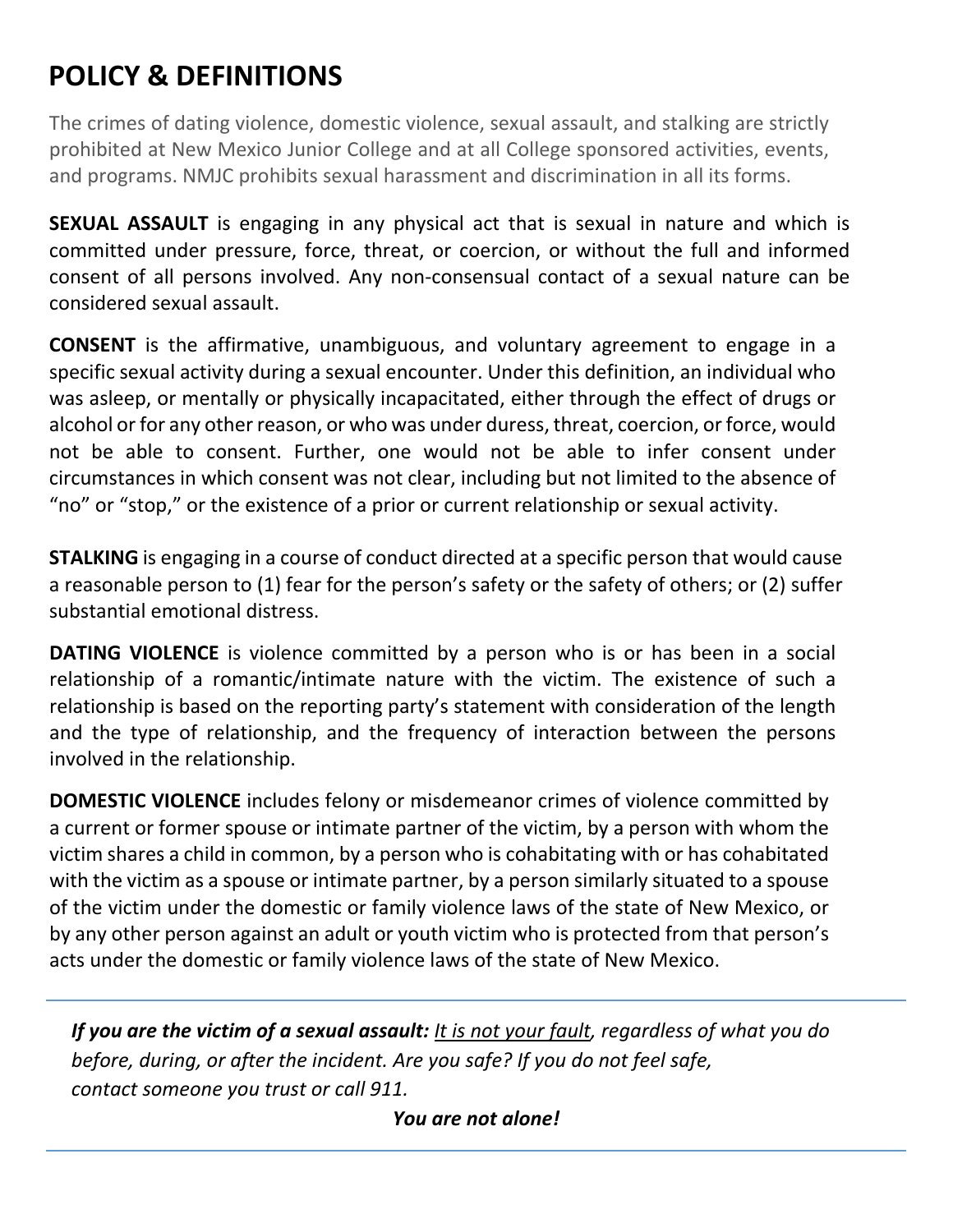### **HOW FRIENDS AND FAMILY CAN HELP THE VICTIM**

Say something. Lend a listening ear. Show that you care and are willing to listen.

Do not force the issue but allow the individual to confide in you at his/her own pace. Never blame the person for what is happening or underestimate his/her fear of potential danger. Focus on supporting the individual's right to make his/her own decisions.

Guide victims to campus and community resources. Let him/her know they are not alone and people are available to help. Encourage him/her to seek sexual violence advocates and assure them that information will be kept confidential in most cases.

Do not judge victims. Tell the person that you are sorry that they have been hurt. No matter his/her behavior prior to the assault, no one deserves to be assaulted.

Find your own support. You cannot support someone else if you are not supported, however do not try to receive that support from the victim.



*1 in 3 women—and 1 in 4 men—have been in abusive relationships. Women between the ages of 18 ‐ 24 are most commonly abused by an intimate partner. ‐ NCADV*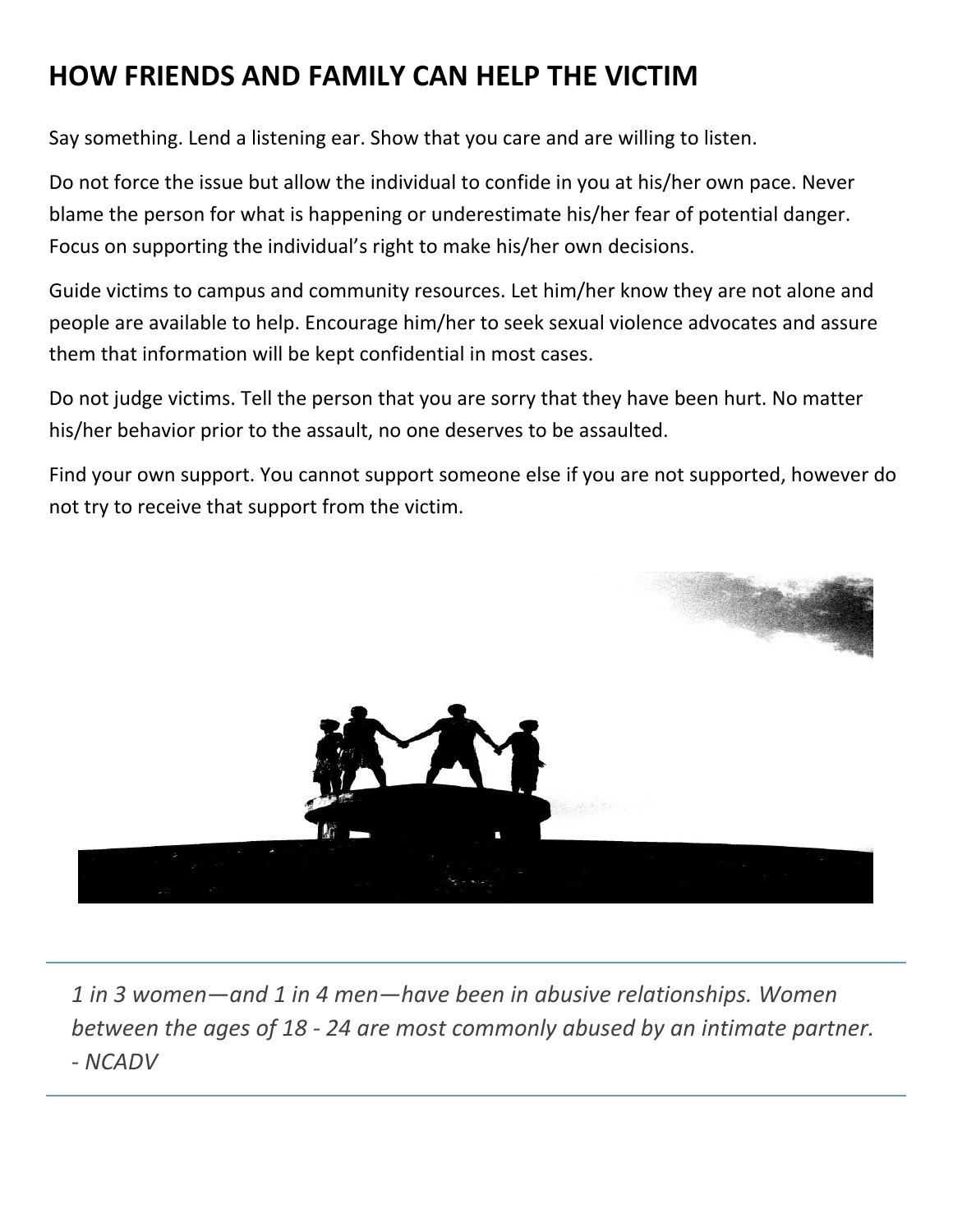### **WHAT TO DO IF YOU HAVE BEEN SEXUALLY ASSAULTED**

It's hard to know what to do, how to feel, or what your options are after a sexual assault. Please know that you're not alone. Below are some things to keep in mind. If you are in immediate danger or seriously injured, call 911.

**Get to a safe place**. Get to a location where you can call for help, preferably a safe place where you are not alone. Consider reaching out to someone you trust or call 911.

**Call the crisis hotline** at (575)226‐7263 to speak to a trained victim's advocate. An advocate will be able to walk you through the next steps and help you make an informed decision based on your wishes and consent for care.

**Seek medical attention**. Even if you do not want to report the assault immediately, still consider having a physical exam. Victims may or may not have physical injuries and it is best to be seen by a trained medical professional for evaluation. It is important to determine the risks of STIs and pregnancy and have the option of preventive medications. Forensic evidence can be collected and stored in case you decide to report at a later date.

**Seek free, confidential counseling**. NMJC counselors are here to help you. They are located in the Ben Alexander building or you can call (575)492‐2577 to speak an NMJC counselor on the phone or to make an appointment. They are here to help, and can refer you to additional resources if needed. It's never too late to call; many victims do not realize they need counseling help until months or years later.

**Report to campus authorities**. Even if you do not wish to file a formal complaint, campus authorities can provide assistance and guidance related to interim measures for your safety and well‐being.

#### **On‐campus resources:**

Public Safety 24‐hour Line (575)399‐2033 Title IX Coordinator (575)492‐2761 Housing 24‐hour on‐call line (575)399‐4681 Counseling (575)492‐2577

#### **Off‐campus resources:**  Police/Emergency ‐ 911

Guidance Center of Lea County (575)393‐3168 ARISE 24/7 Crisis Hotline (575)226‐7263 RAINN 24/7 Get Help Line (800)656‐4673

#### **Examples of Interim Measures:**

- **Change in dorm room or roommate**
- **Change in course schedule**
- **Additional security patrols**
- **Escorts to and from classes**
- **Personal counseling**
- **Protective or no‐contact orders**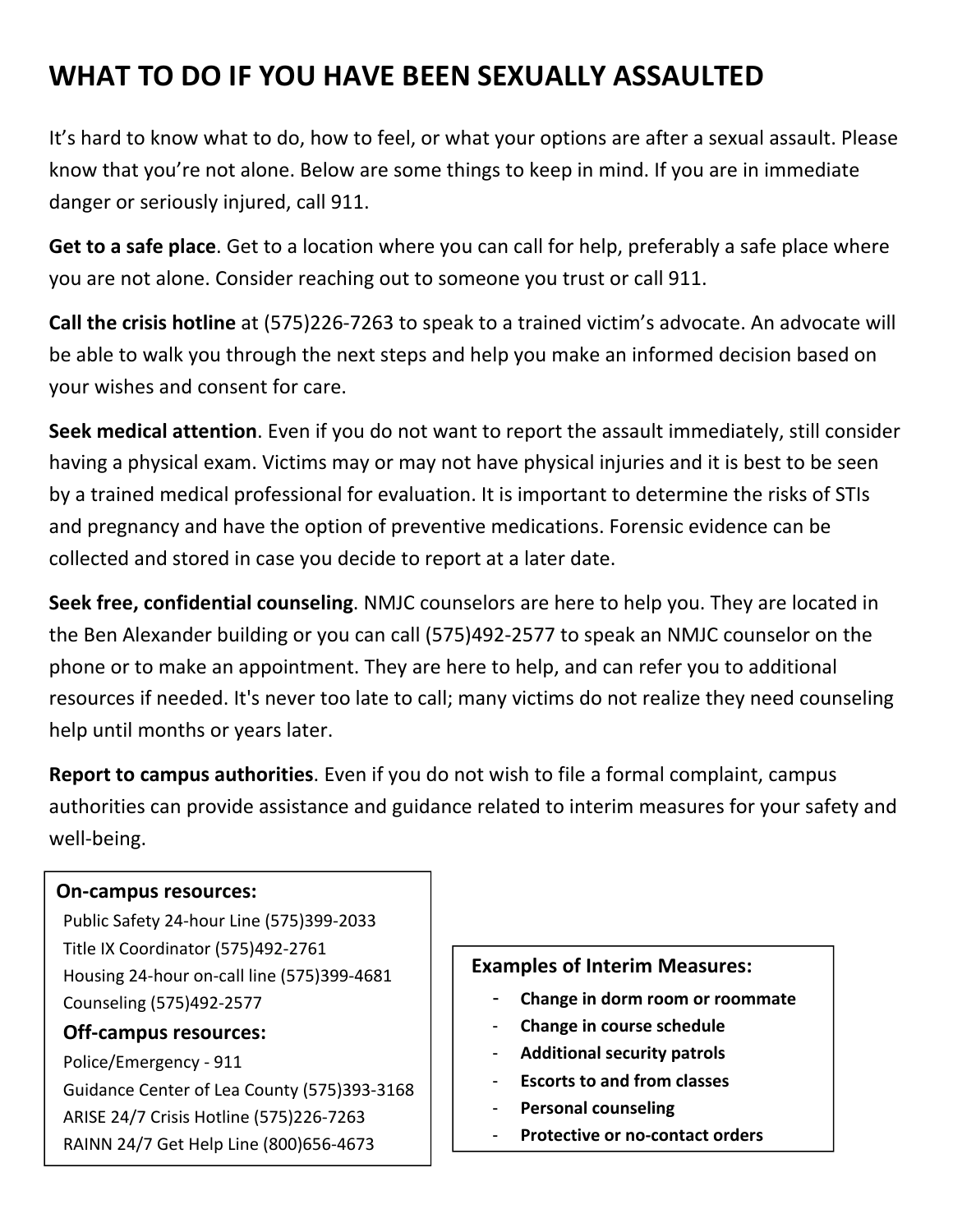### **REPORTING OPTIONS**

#### **Filing a Crime Report**

Victims are not required to file a crime report, but are encouraged to do so and will be assisted by campus authorities in notifying law enforcement, if they choose. Regardless of whether a victim opts to file a crime report, interim or protective measures will be provided if the victim requests them and if they are reasonably available.

#### **Filing a Complaint with New Mexico Junior College**

Many faculty and staff members of NMJC have been identified as Campus Security Authorities and are required to report when they become aware of actual or suspected instances of discrimination, harassment or sexual assault. Individuals who feel they have been the victim of discrimination, harassment, or sexual assault are encouraged to file an online complaint on the Campus Safety page of the NMJC website or to speak directly to one of the following campus authorities:

**V.P. for Student Services**, Title IX Coordinator, Ben Alexander Student Center, (575) 492‐2761 **Executive Dir. of Admin. Services**, John Shepherd Administration Building, (575) 492‐2791 **Dean of Students**, Ben Alexander Student Center, (575) 492‐2624

**NMJC Public Safety**, Ben Alexander Student Center, (575) 399‐2033

If a victim wishes to remain anonymous, does not wish for an investigation to take place, or does not want a formal resolution to be pursued, she/he may make such a request to the Title IX Coordinator, who will evaluate that request in light of the duty to ensure the safety of the campus and comply with federal law. In cases which indicate pattern, predation, threat, weapons and/or violence, NMJC will likely be unable to honor a request for confidentiality. In cases where the victim requests confidentiality and the circumstances allow NMJC to honor that request, interim supports and remedies will be offered the victim and community, but NMJC will not otherwise pursue formal action.

In all cases, both complainant and respondent are afforded due process, including the opportunity to have an advisor/support person present during any hearings.

#### **Confidential Reporting**

If a reporting party would like the details of an incident to be kept confidential, he or she may speak with one of the NMJC personal counselors located in the Ben Alexander Student Center. Counselors will maintain confidentiality except in extreme cases of immediacy of threat or danger or abuse of a minor. Campus counselors are available to help free of charge and can be seen during normal business hours. The employees will submit anonymous statistical information for Clery Act purposes, unless they believe it would be harmful to their client.